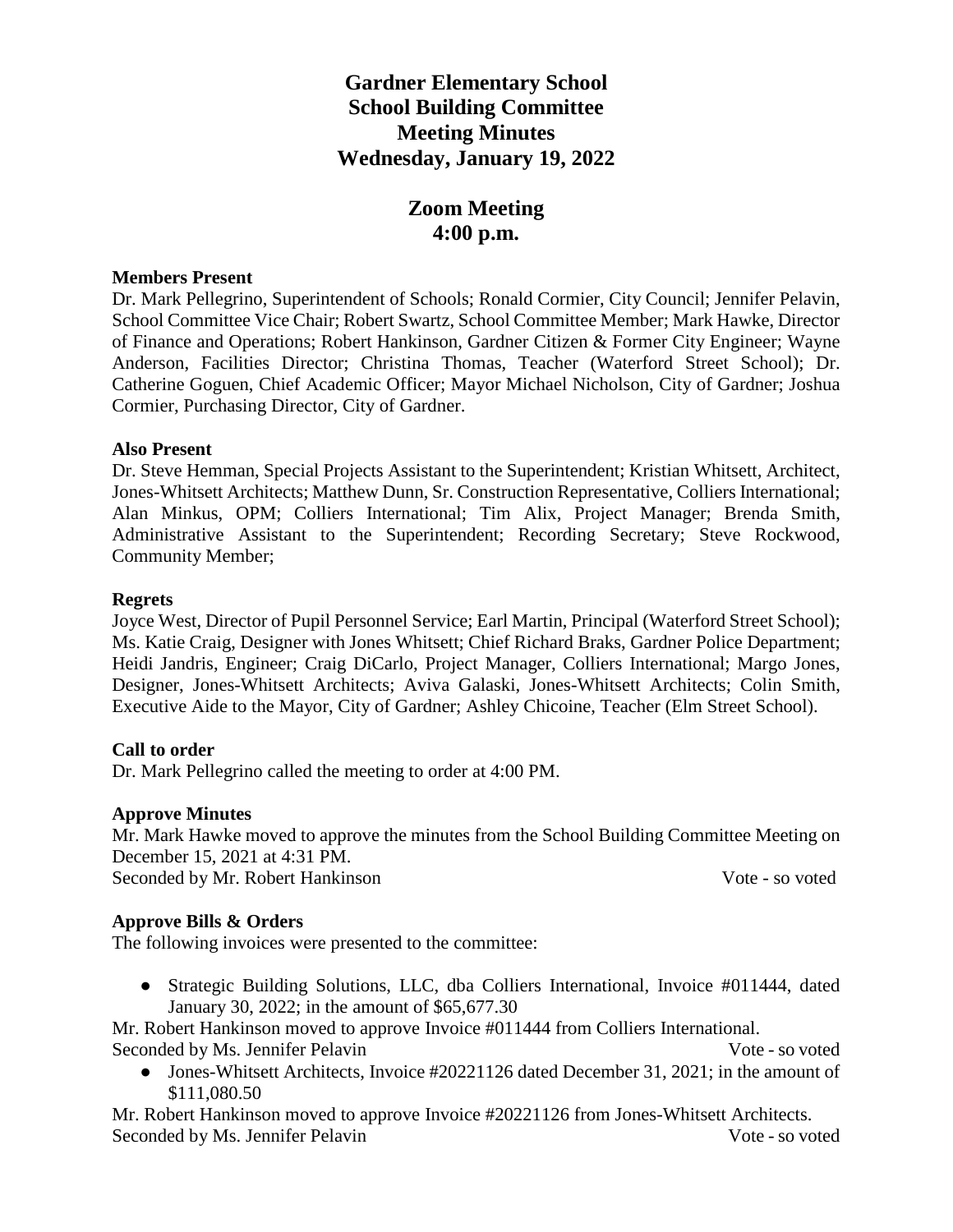● Bacon Construction Co, Inc. Invoice #13 dated December 31, 2021; in the amount of \$2,911,477.57

Mr. Robert Hankinson moved to approve Invoice #13 from Bacon Construction Co, Inc. Seconded by, Ms. Jennifer Pelavin Vote - so voted

• Allied Testing Laboratories, Inc. Invoice # 23705 dated January 1, 2022, in the amount of \$175.00

Mr. Robert Hankinson moved to approve Invoice #23705, from Allied Testing Laboratories., Inc. Seconded by, Ms. Jennifer Pelavin Vote - so voted

#### **Report from OPM:**

#### **Site Update:**

Mr. Matthew Dunn reviewed the recent site activity with the committee and some recent pictures of the project, committee was very impressed with the amount of work that is completed. **Site**

• Completed Pearl Street and access road utilities.

# **Building A**

- Installed roof edge fascia and gutter along the north elevation.
- Installed framing for the curtain wall to the east of Stair #1 exit door.
- Soffit framing, insulation, sheet-rocking and taping is on-going on all floors.
- Completed interior spray insulation of exterior walls.
- Completed the A-B connector roof.

# **Building B**

- Constructed temp doors & weather barriers. Heat is on in Cafeteria / Kitchen.
- Completed high roof and majority of Cafeteria roofing systems.
- Set three roof-top units on Kitchen, Cafeteria and Building A roof curbs. Installed the majority of individual windows on east elevation.
- Completed structural framing and exterior sheathing on west elevation. Installed window blocking and vapor barrier membrane on west elevation. • Majority of the interior partitions have been framed.
- Plumbing, Mechanical and Fire Protection roughing is on-going.

# **Building C**

- Completed the B-C connector roof.
- Completed interior spray insulation of exterior walls on the second floor.
- Started painting acoustical ceiling decks.
- Electrical roughing on both floors.

# B**udget Update:**

Mr. Tim Alix reviewed the finance budget with the full committee overall doing really well financially on the project, and are still running on target.

# **Change Orders Recommendations this far:**

- Change Order 1- \$222,206.07 was approved 3.17.2021
- Change Order  $2 $54,350.00$  was approved 4.7.2021
- Change Order 3 \$81,982.23 was approved 5.19.2021
- Change Order 4 \$\$83,955.56 was approved 6.2.2021
- Change Order 5 \$81,046.34 was approved 7.21.2021
- Change Order  $6 $61,332.67$  was approved  $8.4.2021$
- Change Order 7 \$65,002.00 was approved 9.1.2021
- Change Order 8 \$133,047.02 was approved 9.15.2021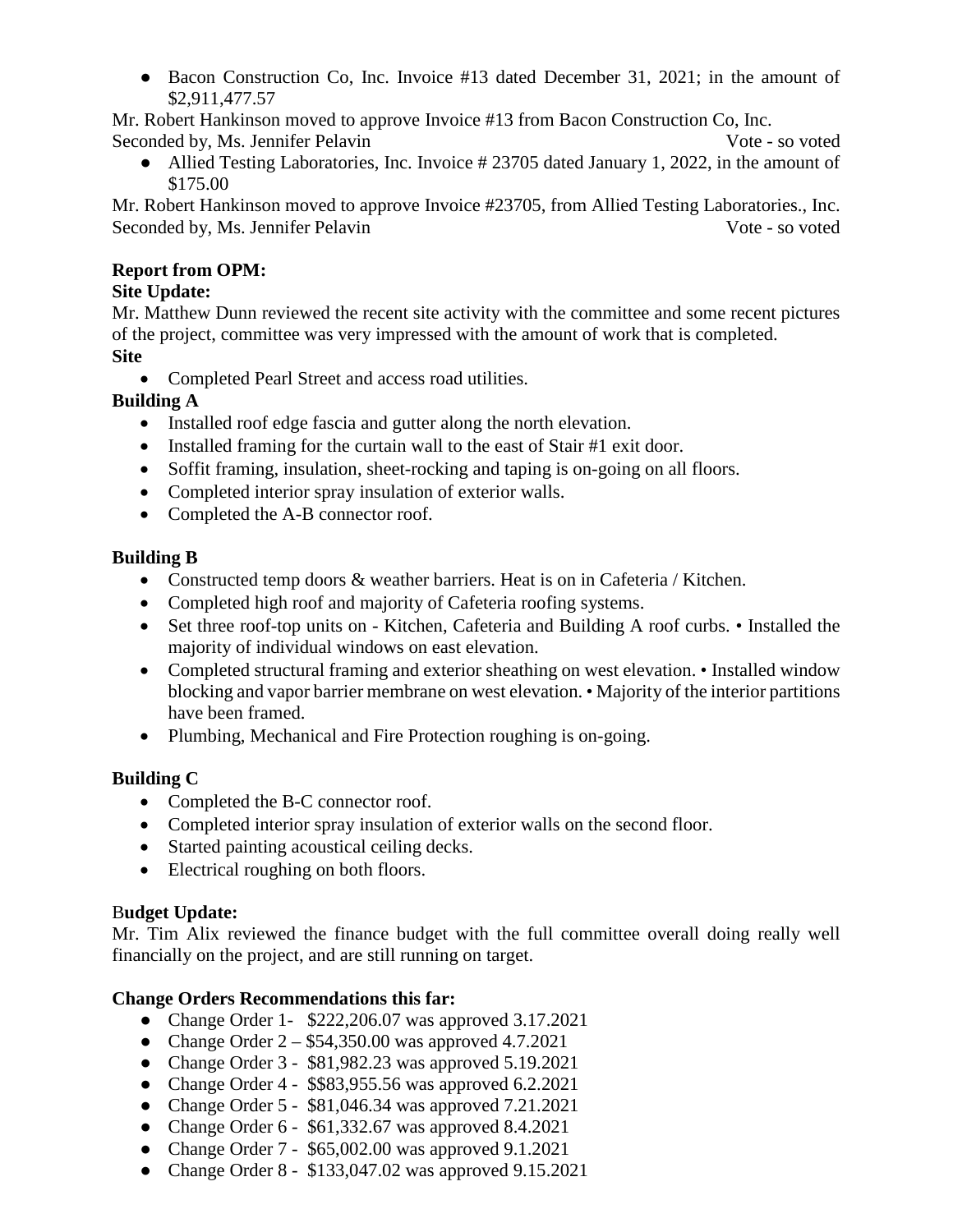- Change Order 9 \$120,300.04 was approved 10.20.2021
- Change Order 10 \$83,985.00 was approved 11.17.2021
- Change Order 11 \$374,391.00 was approved 12.15.2021
- Change Order 12 \$99,701.46 for approval 1.19.2022

Mr. Kristian Whitsett reviewed Change Order #12, that was already reviewed and discussed in detail with the finance subcommittee.

# **Summary of Requests** -

| $\circ$ | CO#102 Added electric equipment                   | \$2,201.00   |
|---------|---------------------------------------------------|--------------|
| $\circ$ | CO#169 Utility Conflicts in Pearl Street          | \$8,285.00   |
| ∩       | CO#172 Credit Floor Boxes in Media Center         | \$(1,890.54) |
| ∩       | CO#173 Unsuitable soils – Pearl St. entrance      | \$55,198.00  |
| $\circ$ | CO#181 Storz caps to Knox Locks                   | \$1,332.00   |
| $\circ$ | CO#182 CMU grinding for vestibule                 | \$2,218.00   |
| $\cap$  | CO#184.1 Add AV strobes to Cal Room Halls         | \$1,884.00   |
| $\circ$ | CO#185b Additional Parapet Insulation Changes     | \$8,646.00   |
| $\circ$ | CO#188 Conceal Exposed Radiant Pipes              | \$1,788.00   |
| ∩       | CO#193 Add Bathroom Accessories to GC Scope       | \$4,463.00   |
| $\circ$ | CO#195 Change Knox box style                      | \$1,64.00    |
| ∩       | CO#199.1 Winter Conditions for Loading Dock Drive | \$13,937.00  |
|         |                                                   |              |

**TOTAL** \$99,701.46

Mr. Mark Hawke made a motion to approve Change Order #12 for the amount of \$99,701.46 bringing the New Contract Sum to \$63,262.144.49 Seconded by Mr. Wayne Anderson Vote – So Voted

Mr. Kristian Whitsett presented 3 more items not on the Change Order list to the committee

| o CO#192 Changes Exterior Concrete Sealer | \$41,666.00 |
|-------------------------------------------|-------------|
| o CO#204 Chromebook Charging Carts        | \$45,242.00 |
| $\circ$ CO#211Add Unistrut to Kitchen     | \$2,249.00  |

Mr. Mark Hawke made a motion to approve CO#204 & CO#211and not CO#192 on Change Order#13 Seconded by Mr. Wayne Anderson Vote – So Voted

# **Report from Architects**

Mr. Kristian Whitsett updated the committee as the window testing continues, contractor is using a different product, C wing went better using this product and they will go further and know more to report at the next meeting.

# **New Business**

Dr. Hemman informed the committee that Mr. David Fredette has resigned from the School District. He will file new paperwork with MSBA to remove his name from the committee.

The Finance Subcommittee Meeting scheduled for Wednesday, February 2, 2022 has been changed from 4:00PM to 3:00PM.

Mr. Joshua Cormier received the open furniture bid, Mr. Kristian Whitsett thanked Mr. Cormier for helping with this process. Results will be reviewed with Mr. Cormier and then brought back to the Full Committee.